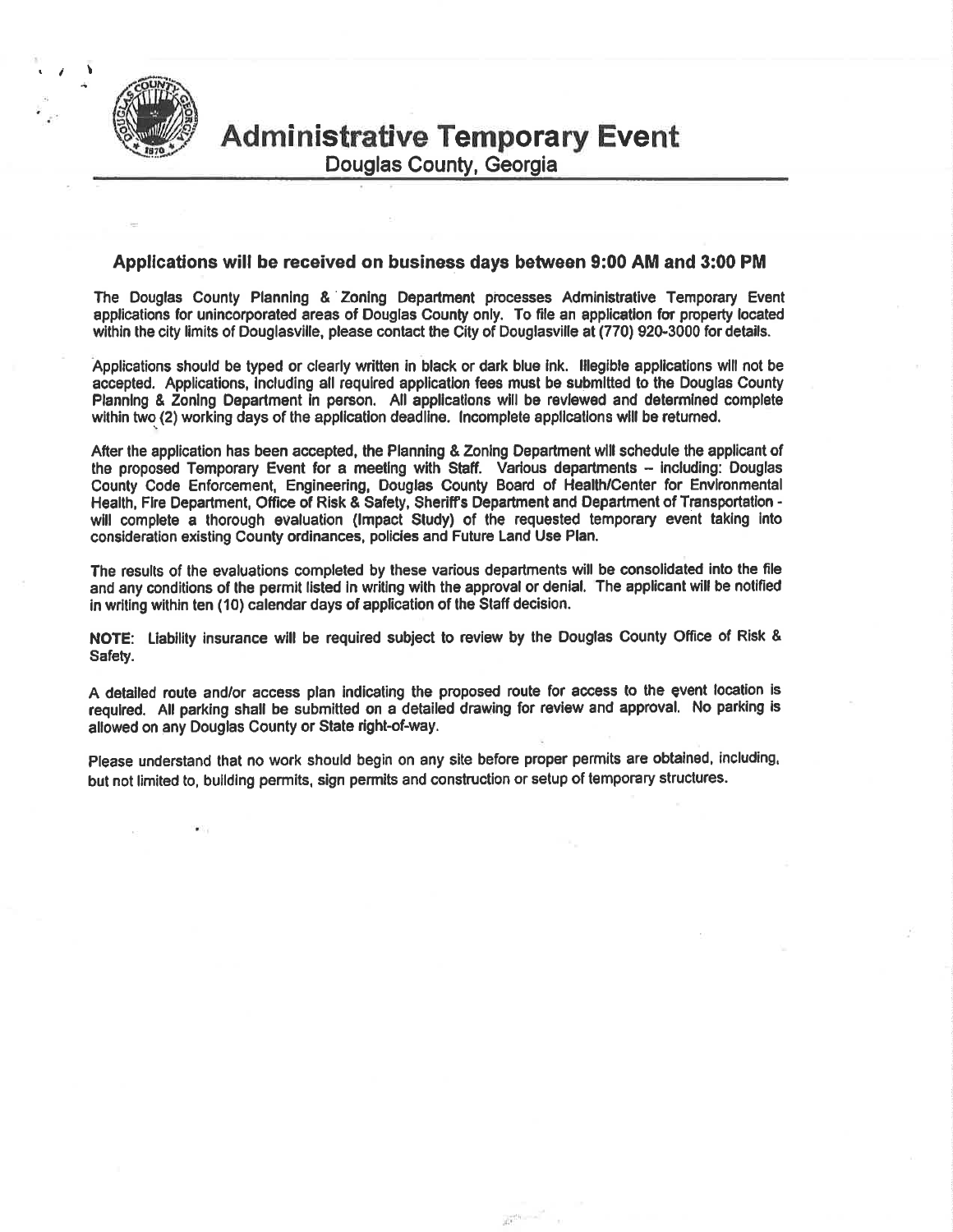# DOUGLAS COUNTY BOARD OF COMMISSIONERS

8700 Hospital Drive . Douglasville, GA 30134 . Telephone (770) 920-7348 . Fax (678) 715-5366

|                                                                                            |           | <b>Administrative Temporary Event Permit</b> |                        |                                                      |                                                                                                            |                        |       |              |  |
|--------------------------------------------------------------------------------------------|-----------|----------------------------------------------|------------------------|------------------------------------------------------|------------------------------------------------------------------------------------------------------------|------------------------|-------|--------------|--|
| Type of Event/Activity Applying for:<br>Yard/Garage Sale                                   |           |                                              | Roadside Produce Stand |                                                      | <b>Revival/Ministry Outreach Tent</b><br><b>Seasonal Business Use</b><br>(i.e., Christmas trees, pumpkins) |                        |       |              |  |
| <b>Applicant's Name:</b>                                                                   |           |                                              |                        |                                                      |                                                                                                            | Date:                  |       |              |  |
|                                                                                            |           |                                              | City:                  |                                                      |                                                                                                            | St:                    |       | Zip:         |  |
| <b>Applicant's Phone:</b>                                                                  |           |                                              | Fax:                   |                                                      |                                                                                                            | Other Contact #:       |       |              |  |
| <b>Applicant's Signature:</b>                                                              |           |                                              |                        |                                                      |                                                                                                            |                        |       |              |  |
| <b>Property Owner Information</b>                                                          |           |                                              |                        |                                                      |                                                                                                            |                        |       |              |  |
| <b>Property Owner:</b>                                                                     |           |                                              |                        |                                                      |                                                                                                            | Date:                  |       |              |  |
| <b>Event Location Address:</b>                                                             |           |                                              |                        | City:                                                |                                                                                                            | St:                    | Zip:  |              |  |
| <b>Property Owner's Phone:</b>                                                             |           |                                              | Fax:                   |                                                      |                                                                                                            | <b>Other Contact#:</b> |       |              |  |
| <b>Land Lot:</b>                                                                           | Dist/Sec: |                                              | Parcel:                |                                                      |                                                                                                            | Zoning:                |       |              |  |
| <b>Property Owner's Signature:</b>                                                         |           |                                              |                        |                                                      |                                                                                                            |                        |       |              |  |
| <b>Event Information</b>                                                                   |           |                                              |                        |                                                      |                                                                                                            |                        |       |              |  |
| Detailed Description of Event/Activity: (Please provide facility AND parking area details) |           |                                              |                        | <b>Number of Attendees:</b><br><b>Date of Event:</b> |                                                                                                            |                        |       |              |  |
|                                                                                            |           |                                              |                        |                                                      |                                                                                                            |                        |       |              |  |
|                                                                                            |           |                                              |                        |                                                      |                                                                                                            |                        |       |              |  |
| <b>Operating Hours of Event:</b><br><b>Number of Employees/Volunteers:</b>                 |           |                                              |                        |                                                      |                                                                                                            | Sq Footage:            |       |              |  |
| <b>Temporary Structure Information</b>                                                     |           |                                              |                        |                                                      |                                                                                                            |                        |       |              |  |
| <b>Number of Structures:</b>                                                               |           | Type:                                        |                        | Location:                                            |                                                                                                            |                        | Size: |              |  |
|                                                                                            |           | Type:                                        |                        | Location:                                            |                                                                                                            | Size:                  |       |              |  |
|                                                                                            |           | Type:                                        |                        | Location:                                            |                                                                                                            |                        | Size: |              |  |
| <b>DEPARTMENTAL APPROVAL (office use ony)</b>                                              |           |                                              |                        |                                                      |                                                                                                            |                        |       |              |  |
| Planning & Zoning<br>Comments:                                                             |           |                                              |                        |                                                      | Yes $\Box$                                                                                                 |                        | $N_0$ | N/A          |  |
| DCDOT_<br>Comments:                                                                        |           |                                              |                        |                                                      | Yes                                                                                                        | N/A<br>No              |       |              |  |
| Fire Marshall<br><b>Comments:</b>                                                          |           |                                              |                        |                                                      | Yes $\Box$                                                                                                 | $N/A$ $\Box$<br>No     |       |              |  |
| Sheriff's Office: _<br>Comments:                                                           |           |                                              |                        |                                                      | Yes j                                                                                                      |                        | No    | $N/A$ $\Box$ |  |
| <b>Comments:</b>                                                                           |           |                                              |                        |                                                      |                                                                                                            | Yes $\Box$             | No    | N/A          |  |

Please complete and return application along with all necessary documents per UDC Section 348.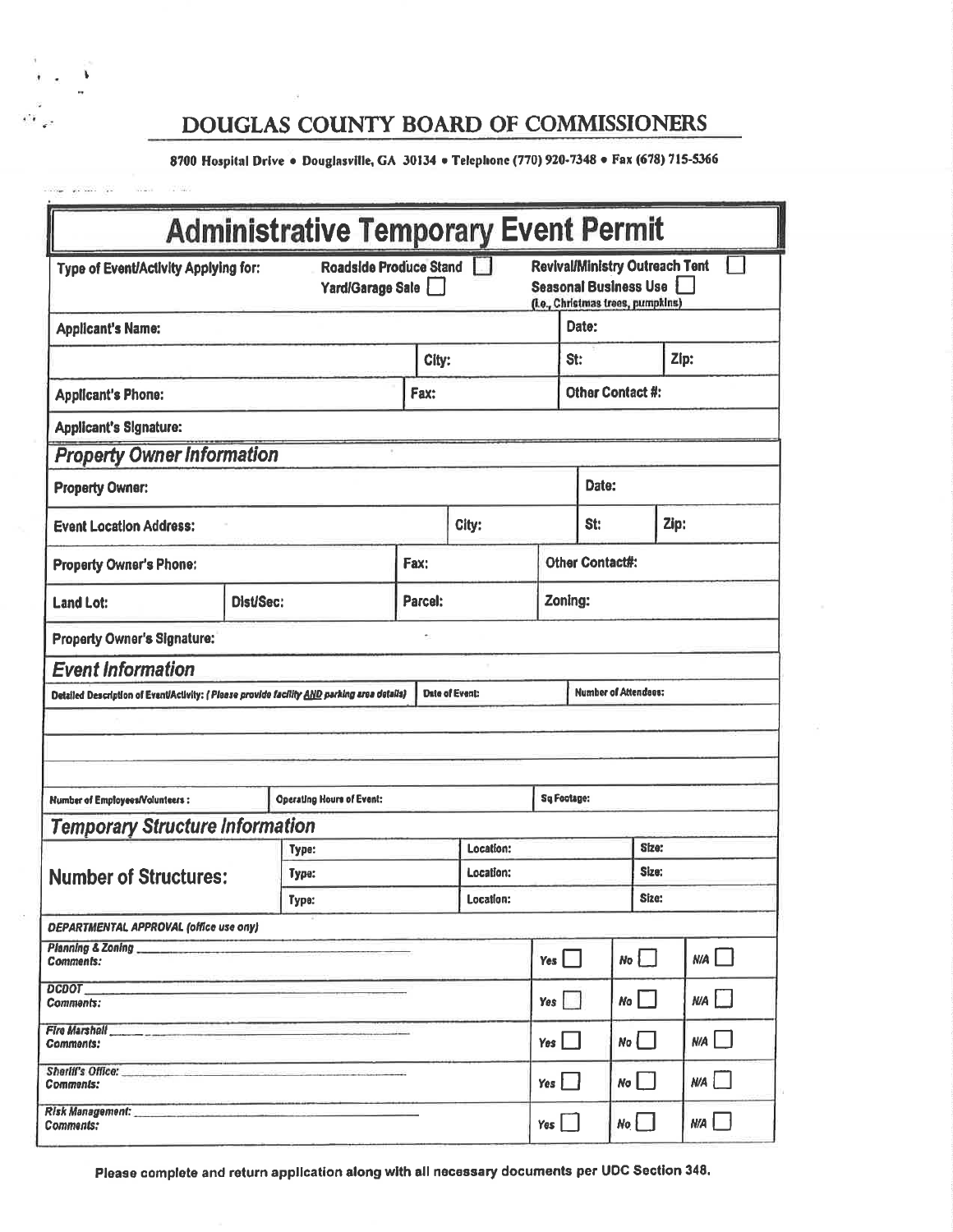# DOUGLAS COUNTY BOARD OF COMMISSIONERS

8700 Hospital Drive . Douglasville, GA 30134 . Telephone (770) 920-7348 . Fax (678) 715-5366

# **DOUGLAS COUNTY GEORGIA** RELEASE AND INDEMNITY AGREEMENT

In. consideration of participation in. said special event the undersigned organization/business/group/individual hereby agrees and warrants that they shall release, defend, indemnify and save harmless Douglas County Georgia, its officers, directors, employees and any other person, firm or corporation charged or chargeable with responsibility or liability, their heirs, administrators, executors, successors and assigns and agents from any and all costs, expenses, restrictions, claims, demands, suits, actions, proceedings, damages, liabilities, deficiencies, judgments, levies, costs or expenses, including, but not limited to, attorney's fees and expenses of any kind and nature, including, but not by way of limitation, any claim for damages to property or injuries to or death of any person or persons relating to or arising from the special event or related activities, regardless of whether arising from the negligence or wrongful acts, errors or omissions of Douglas County Georgia.

foregoing. the undersigned the generality  $\alpha$  $\Gamma$ the **Without** limiting organization/business/group/individual agrees that they shall reimburse Douglas County Georgia for legal fees and other costs incurred in the Douglas County Georgia's defense of such claims of litigation. Douglas County Georgia shall have the right to participate in the defense of any claims or litigation and shall have the right to approve any settlement. This release extends and applies to, and also covers and includes, all unknown, unforeseen, unanticipated and unsuspected injuries, damages, loss and liability, and the consequences thereof, as well as those now disclosed and known to exist. The provisions of any state, federal, local or territorial law or statute providing in substance that releases shall not extend to claims, demands, injuries or damages which are unknown or unsuspected to exist at the time, to the person executing such release, are hereby expressly waived.

The undersigned organization/business/group/individual acknowledges that the agreement hereby releases and discharges Douglas County Georgia, it officers, directors, employees and agents, of any and all claims, relating to any bodily and personal injuries or damages to property and the consequences thereof resulting from their participation in the said special event. I do hereby covenant with the Douglas County Georgia that I, my heirs, executors, assigns and transferees will never at any future time sue the Douglas County Georgia for or on account of any claim for damages arising out of my participation in the said special event whether such claims arise by negligence of the Douglas County Georgia, its employees or agents, or by the negligence of any other participant. It is further agreed and understood that said participation in the special event is not to be construed as an admission of liability and acceptance of assumption of responsibility by Douglas County Georgia, its officers and members.

This is the  $\frac{1}{\sqrt{1-\frac{1}{2}}}\frac{dy}{dx}$  day of  $\frac{1}{\sqrt{1-\frac{1}{2}}}\frac{dy}{dx}$  $, 20$ .

NAME OF ORGANIZATION/BUSINESS/GROUP/INDIVIDUAL:

INDIVIDUAL RESPONSIBILITY

(Signature)

THE LAWS OF THE STATE OF GEORGIA SHALL BE USED TO GOVERN THIS **AGREEMENT** 

Please complete and return application along with all necessary documents per UDC Section 348.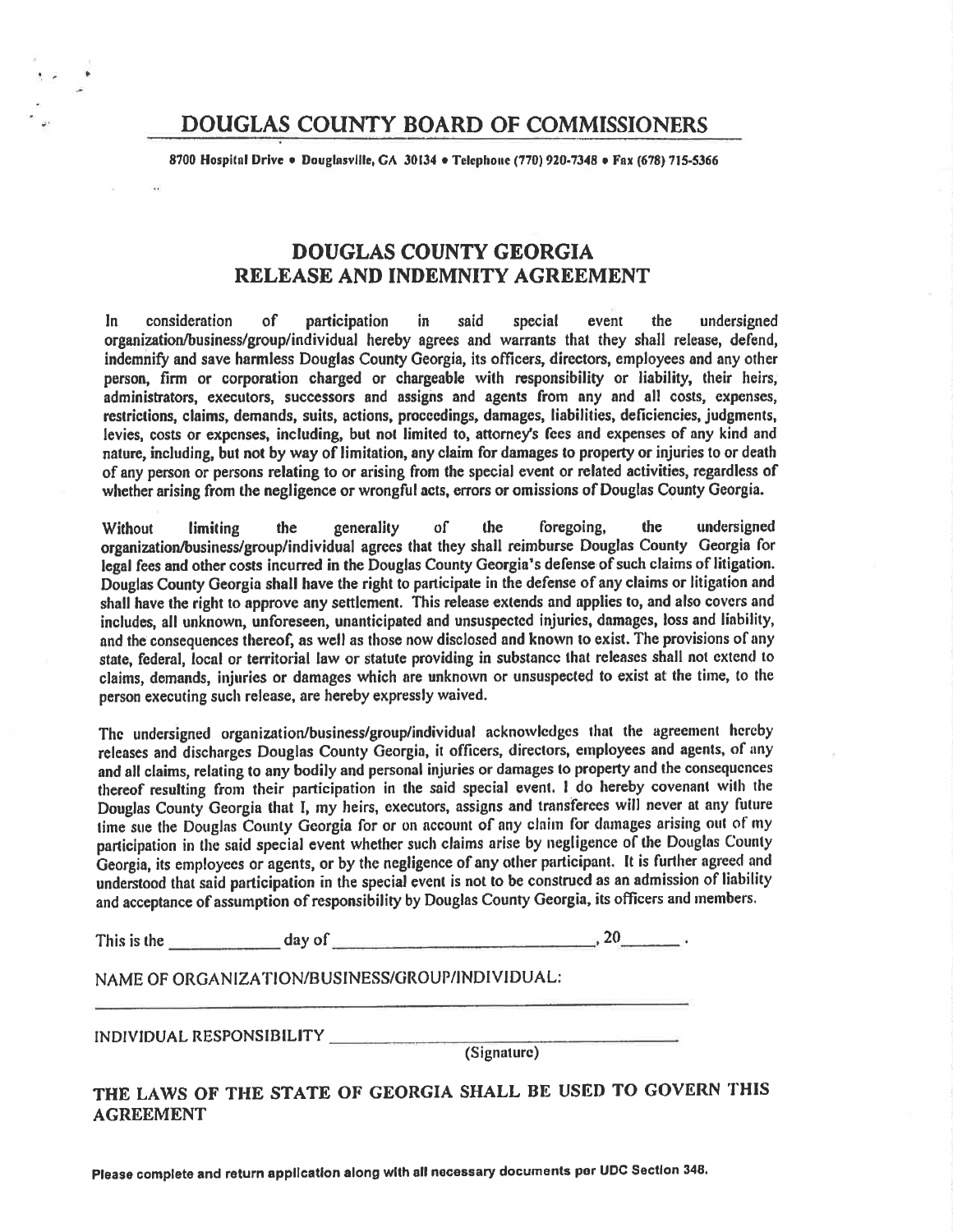### **Sec. 348 ‐ Temporary events.**

Purpose and Intent: The purpose and intent of this ordinance is to create regulations applicable to all lands in the County that address impacts of temporary events such as noise, light, dust, traffic and parking. The purpose and intent of this ordinance is to provide for event uses that are incidental to the primary use of land and shall not displace or impede the primary use. All applicable fire, health and safety ordinances and regulations shall apply.

Applicability: The provisions of this section shall apply to all temporary events held in the County. Such uses shall be subject to all provisions set forth herein, as applicable.

## **Section 348(a) Definitions**

Temporary Special Event: A use established for a limited duration, such as parties, receptions, weddings, celebrations and fundraisers, with the intent to discontinue such use upon the expiration of the time period. A temporary special event is subordinate to the principle use on the lot and requires approval of an Administrative or Special Use Permit.

Temporary Outdoor Event: A use established for a limited duration that may include in excess of 200 guests or participants in attendance at one time during a 24‐hour period, such as festivals, concerts, road races, or bike races.

Seasonal Business Use: an activity having a specific duration related to a holiday or special event which is secondary to the primary business or group occupying the property such as Christmas Tree Sales, Pumpkins/Gourds, Valentines Baskets, etc.

## **348 (b) Temporary special event permits.**

All temporary events are subject to the requirements of other Douglas County Departments such as Emergency Medical Services Plans, Emergency Planning and Preparedness, tent permits, pyrotechnics permits, food service permits, etc.

#### (1) Filing

A person seeking issuance for one (1) temporary event per year shall file an administrative event permit with the Director of Development Services or his designee on the designated form. A person seeking issuance for more than one temporary event permit per year shall file an application for a special use permit with the Director of Development Services or his designee on the designated form.

(2) Indemnification agreement ‐No temporary event permit will be issued unless the applicant agrees to release, indemnify and hold harmless the County for and from any liability for personal injuries or property damage sustained by any person in connection with any activities for which a permit under this section would be issued.

(3) Filing period ‐ An application for administrative approval of a temporary event shall be filed with the Director of Development Services or his/her designee not less than 14 business days prior to when such temporary event shall occur. Applications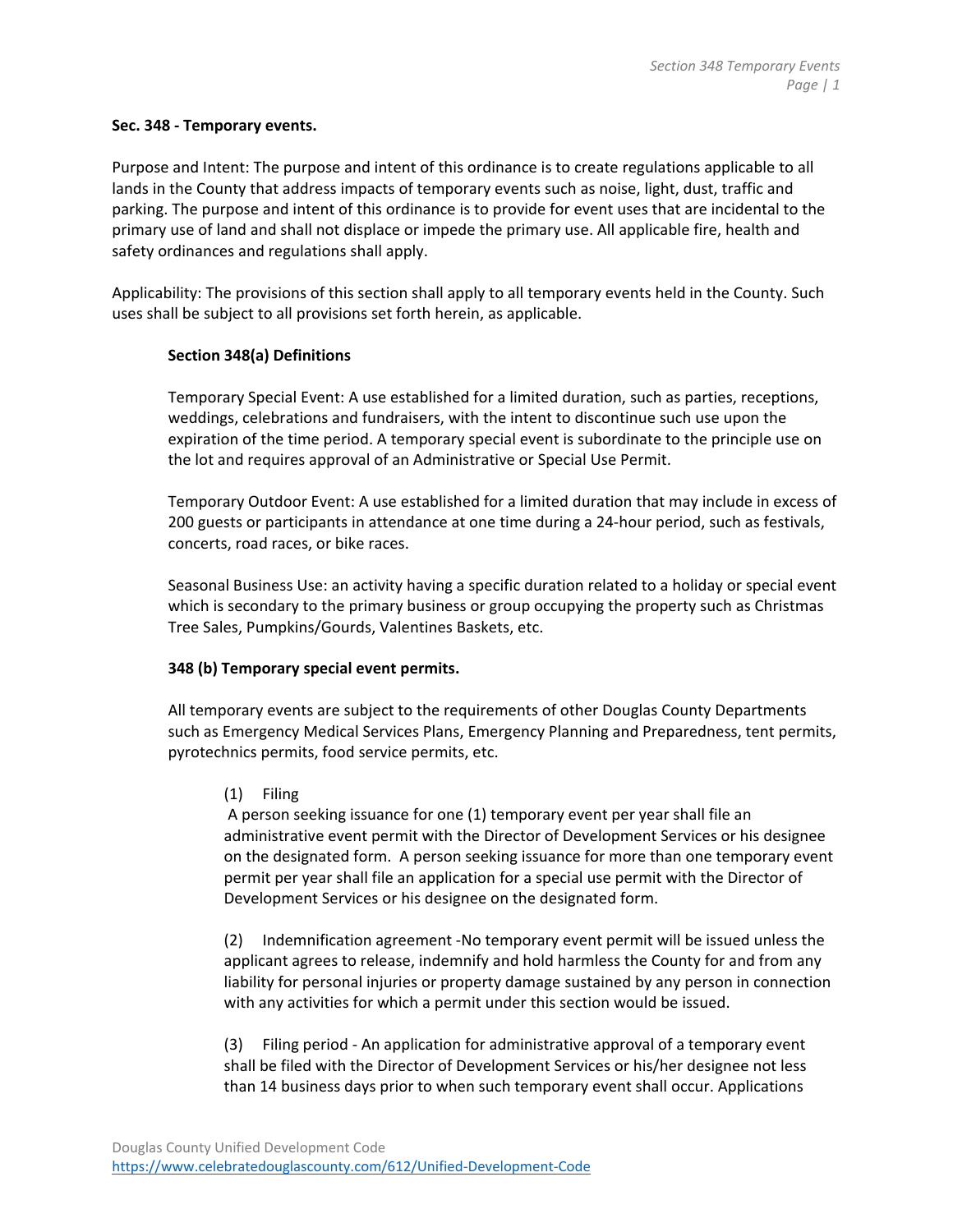requiring special use permit approval must meet all of the filing requirements of Article 12 of this Code.

(4) Contents ‐ The application for the temporary event shall include at a minimum the following and shall be evaluated on this criteria in addition to those standards listed for each type of temporary event:

(a) The name, address and telephone number of the person seeking to conduct such temporary event.

(b) If the temporary event is proposed to be conducted for, on behalf of, or by an organization, the name, address and telephone number of the headquarter/office of the organization and of the authorized and responsible parties for such organization.

(c) The name, address, and telephone number of the person who will be the event chairman/coordinator and who will be responsible for the conduct at the event.

(d) The date when the temporary event shall occur.

(e) The route(s) proposed for ingress/egress to access the temporary event location. All ingress and egress shall be shown on the plan submitted and shall be from a public right‐of‐way to include adherence to roadway design standards for safety of the travelling public as evaluated by DCDOT.

(f) The approximate number of people, patrons, vendors, vehicles which will attend the event.

 $(g)$  The hours the event will start and terminate (including set-up and breakdown times). Allowable hours of operation are listed in each section of allowable temporary events in this section.

(h) A written parking plan for off‐street parking for the event. There shall be no parking allowed on the right‐of‐way for any event. All parking must be clearly marked and must meet safety standards as determined by DCDOT as shown on a parking plan to include aisles, stalls, and parking management.

(i) A written emergency action plan (including private medical services as required). All events must provide for Fire and EMS services in the case of an emergency whether by private service as may be required or through 911 services of the county.

(j) Outdoor lighting; There shall be no lighting directed towards any right‐of‐ way or any adjacent residential property. All lighting shall be shown to be directed towards the interior of the property containing such temporary event.

(k) Applicant shall provide sufficient proof of an adequate level of insurance in full force and effect to the satisfaction of the Douglas County Risk Manager.

(l) Any additional information enumerated on the application form provided by Development Services for such temporary event.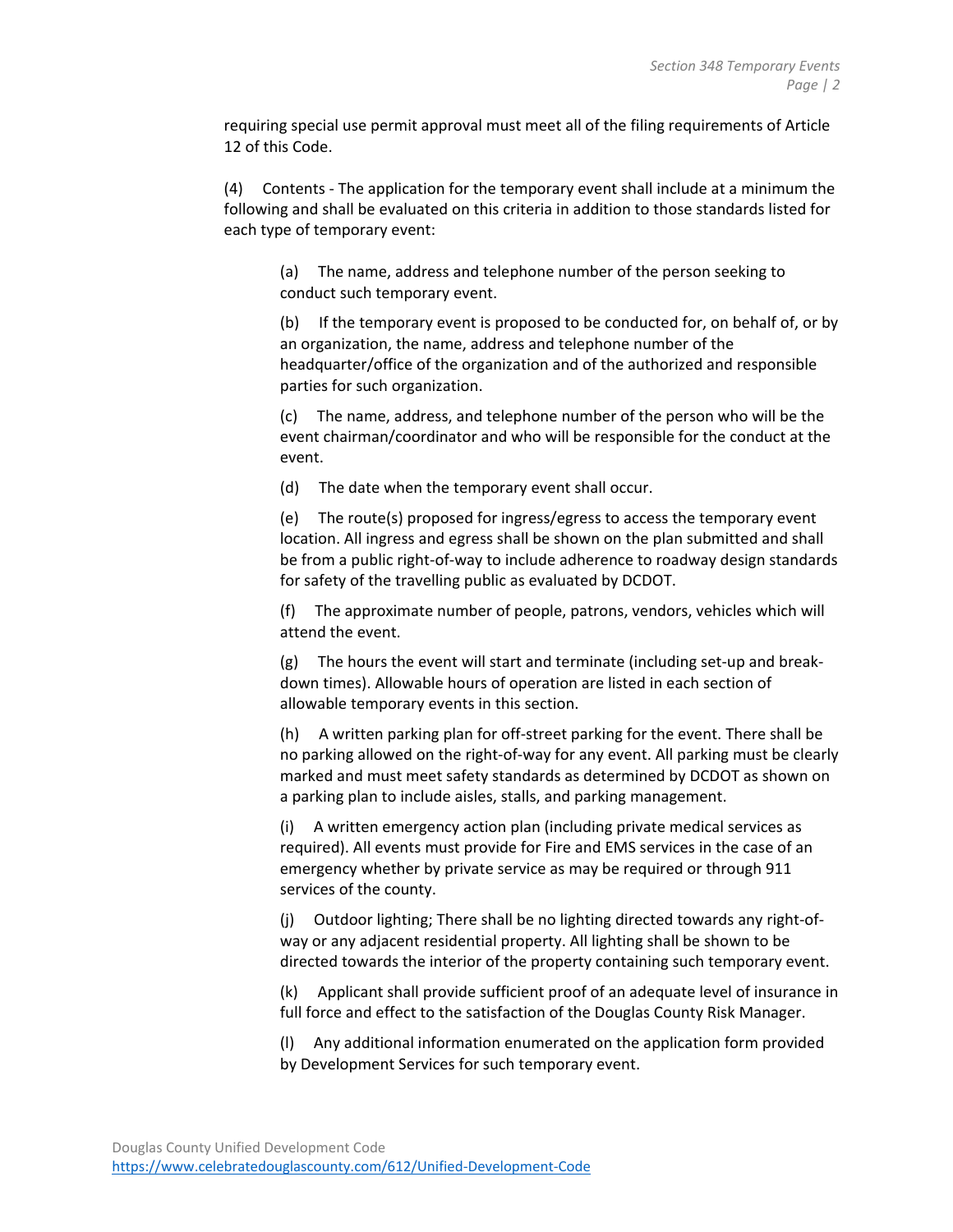(5) Review ‐ The application shall be reviewed by a panel of administrative personnel to include Development Services, DCDOT, DC Fire Department, DC Sheriff's Department and other staff as required.

(6) Approval ‐ The applicant shall be scheduled for a meeting with Douglas County staff within 7 days to review the application. The application shall be approved or denied within 14 calendar days of submittal based upon the criteria listed in the application, taking into consideration the use of the adjoining properties and the health, safety and welfare of the public. The applicant will receive written notification of the decision by staff including any conditions if any of the temporary event permit approval.

(7) Appeals ‐ Any person or persons aggrieved by any decision of the Development Services Director or his designee relating to the Temporary Event Permit may initiate an appeal to the Planning & Zoning Board within 30 days as set forth in Article 13, Section 1306, Appeal of an Administrative Decision of the Douglas County Unified Development Code.

#### **348 (c) Yard and garage sales.**

Yard and garage sales shall be permitted within any agricultural or residential district as an accessory use. It shall not be the intention of this regulation to prohibit the occasional sale of personal belongings on one's property.

(1) Permit required.

(a) All yard sales shall require a permit, which shall be obtained from the Development Services Department by phone or personal application. This permit will contain the name and address of the applicant, and the 3‐day period for which the applicant wishes to sell property and the permit number.

- (b) No permit shall be extended for more than 72 hours in any 7‐day period.
- (c) No street address may obtain a permit for more than 4 times each year.

(d) It shall be the responsibility of the property owner to obtain the permit and to post said permit in full view of the public at the place of the yard sale.

(e) It shall be a violation of this regulation to sell merchandise in a yard sale or offer merchandise for sale or to display merchandise in any yard, carport, garage or house without a yard sale permit.

(2) Exclusions

This Section shall not regulate the private sale of major possessions such as homes and personal autos.

### **348 (d) Seasonal business use.**

Definition: an activity having a specific duration related to a holiday or special event which is secondary to the primary business or group occupying the property such as Christmas Tree Sales, Pumpkins/Gourds, Valentines Baskets, etc.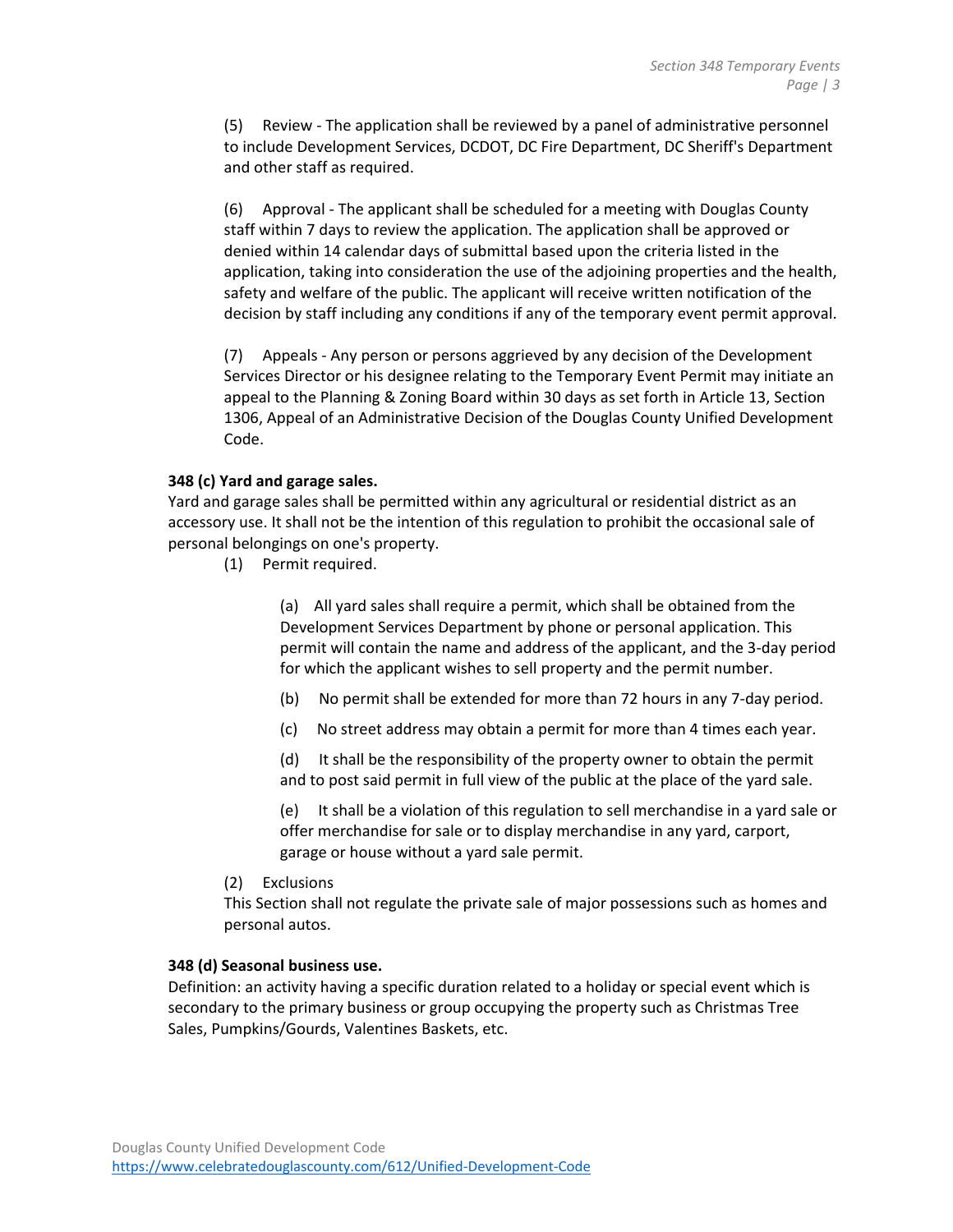(1) Allowed in AG and residential district only when the property is occupied by a church, school, lodge/retreat, farm, plant nursery, etc. existing as a conforming or legal non‐conforming use.

(2) An administrative permit shall not be issued for the same business use more than once in any calendar year. Said season business use must correlate to a calendar holiday or event. Said permit shall not exceed a total of 30 consecutive days for each use. Said permit must be posted on site such that it is visible from the street. An application for said permit shall be made no less than 14 days prior to the event. Example: one permit may be issued for the sale of Christmas trees for a maximum of 30 consecutive days. A second permit may be issued for the sale of pumpkins for a maximum of 30 consecutive days.

(3) The hours of operation shall be 8:00 a.m. to 9:00 p.m. Sunday through Thursday and 8:00 a.m. to 10:00 p.m. Friday and Saturday. This shall include all set‐up and breakdown of events and any sound check by live performers.

(4) Two copies of a drawing, no larger than  $11'' \times 17''$ , with dimensions (distances in feet) of the activity's location from the site's property lines and other minimum distance requirements as specified by this Section shall be submitted to the Development Services Department with the permit application for approval. Drawing shall incorporate north arrow, curb cuts and traffic patterns/parking.

(5) Any display or sales activity shall maintain a minimum 20‐foot setback from the right‐of‐way and shall not be located within a required landscape strip or buffer. Said displays shall also maintain a minimum 10‐foot setback from any internal drive or permitted curb cut.

(6) A minimum of 10 parking spaces shall be provided for the exclusive use of the seasonal business and shall not occupy the minimum required parking spaces for any other use on site.

(7) No temporary sanitary facility or trash receptacle may be located within 100 feet of a property line of a residential use.

(8) No tent, table or other temporary structure shall be located within 100 feet of a residential structure. Sales from vehicles are prohibited.

(9) Tents less than 5,000 square feet do not require a building permit; tents equal to or greater than 5,000 square feet require a structural plan review and a building permit. All tents are subject to approval by the Fire Department.

(10) No equipment, vehicle or display or sales activity shall block access to a public facility such as a mail box, parking meter, fire hydrant, fire alarm box, traffic control box, driveway or other access point.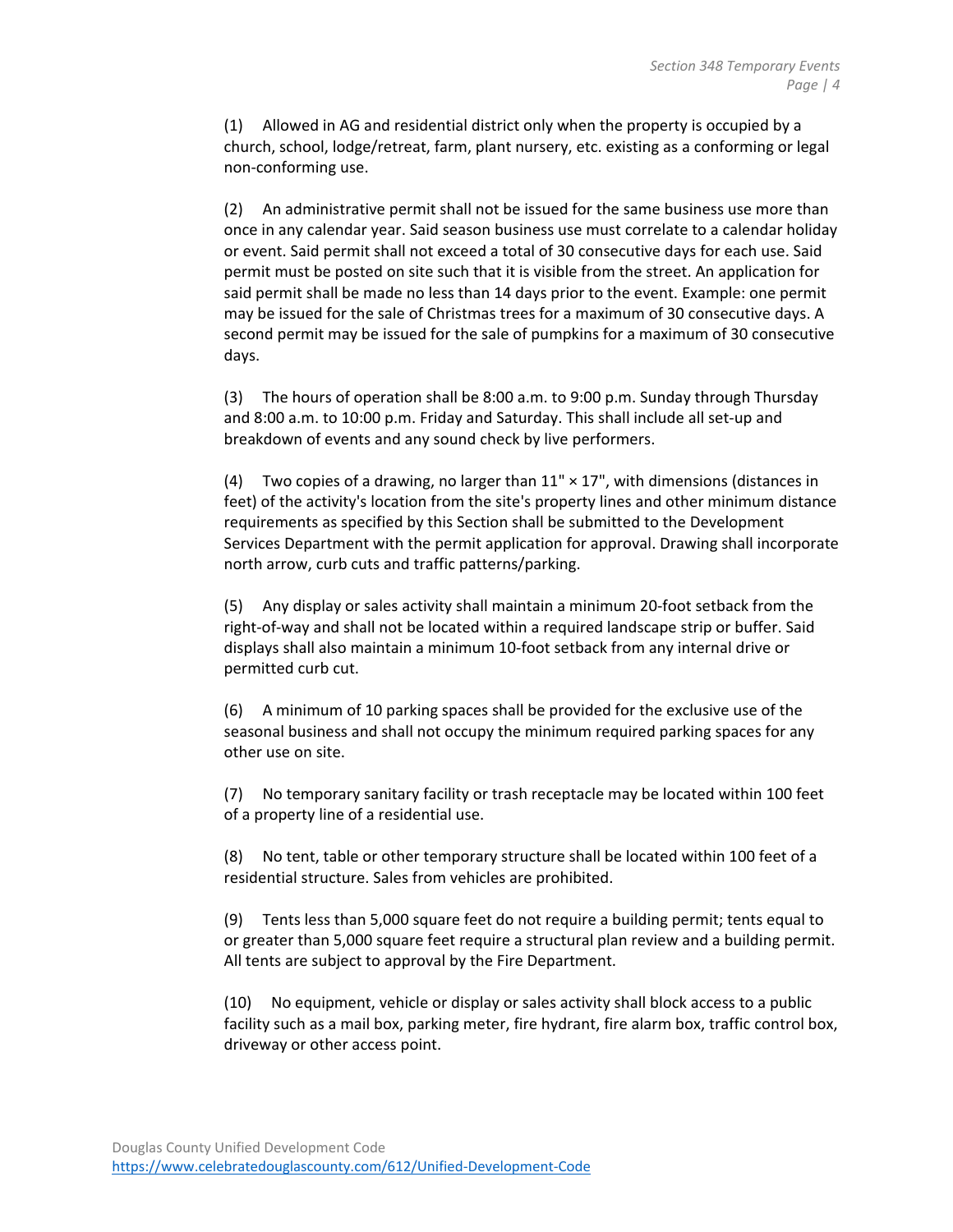(11) A sound level of 65 DBA shall not be exceeded at adjacent property lines of any residential use as determined by Douglas County Officials and measured utilizing an approved sound meter device.

(12) Signage shall be in accordance with Article 7 of the Unified Development Code.

#### **348 (e) Temporary outdoor event.**

(1) No more than four Outdoor Temporary Event Permits shall be granted per year and no permit shall be effective for more than 7 consecutive days for a single event on the same property. A complete application for said permit shall be made no less than 14 days prior to the event. Said permit must be posted on site such that it is visible from the street.

(2) Any business that desires to exceed four (4) outdoor temporary event permits per calendar year is required to apply for a Special Use Permit.

(3) The hours of operation shall be 8:00 a.m. to 8:00 p.m. Monday through Thursday, and Sunday, and 8:00 a.m. to 10:00 p.m. Friday and Saturday. This shall include all set‐ up and break down of events and any sound check by live performers.

(4) Two copies of a drawing, no larger than  $11'' \times 17''$ , with dimensions (distances in feet) of the activity's location from the site's property lines and other minimum distance requirements as specified by this Section shall be submitted to the Development Services Department with the permit application for approval. Drawing shall incorporate north arrow, curb cuts and traffic patterns/parking.

(5) The applicant shall provide a notarized written permission statement from the property owner (if different from applicant) of the subject site to the Development Services Department. A 24‐hour contact number of the property owner shall be provided along with the permit application.

(5) Any display or sales activity shall maintain a minimum 20‐foot setback from the right‐of‐way and not be located within a required landscape strip or buffer. Said displays shall also maintain a minimum setback of 10 feet from any internal drive or permitted curb cut.

(6) Any stage or other live entertainment shall not be located within 250 feet of a property line of any residential use.

(7) No temporary sanitary facility or trash receptacle may be located within 100 feet of a property line of a residential use.

(8) No activity area, tent, table or other temporary structure shall be located within 250 feet of a residential structure. Sales from vehicles are prohibited.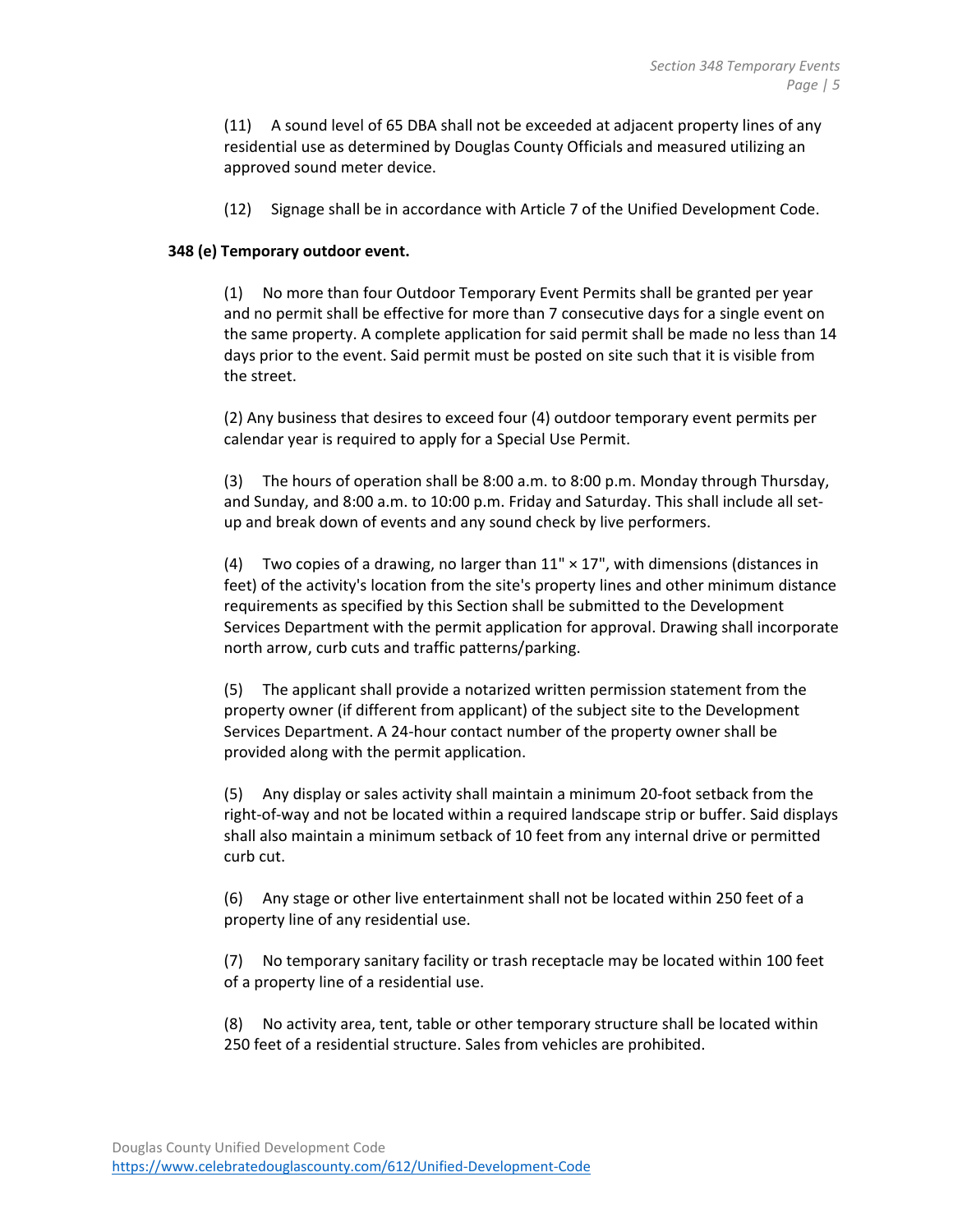(9) Tents less than 5,000 square feet do not require a building permit; tents equal to or greater than 5,000 square feet require a structural plan review and a building permit. All tents are subject to approval by the Fire Department.

(10) The entire site/event must comply with Douglas County's parking requirements based on the proposed use. All parking shall be located at least 100 feet from a property occupied by a residential structure.

(11) All permitted access/curb cuts shall be from local streets.

(12) No equipment, vehicle, or display or sales activity shall block access to a public facility such as a mailbox, parking meter, fire hydrant, fire alarm box, traffic control box, driveway or other access point.

(13) A sound level of 65 DBA shall not be exceeded at adjacent property lines of any residential use as determined by Douglas County Officials and measured utilizing an approved sound meter device.

- (14) Signage shall be in accordance with Article 7 of the Unified Development Code.
- (15) No parking is allowed within the right‐of‐way.

(16) All parking and access areas must be of an all‐weather surface approved by the Douglas County DOT.

#### **348 (f) Agricultural‐related activities.**

Certain agricultural‐related activities are allowed on property zoned AG, R‐A or R‐LD with a Special Use Permit in compliance with the development standards listed in this section to preserve the nature of agricultural areas. Such uses shall include, but are not limited to, petting zoo, educational tours, dude ranches, pay fishing, health and wellness activities, community supported agriculture (CSA) cooperatives, pick‐your‐own produce activities, and roadside produce stands

(1) Minimum lot size is 5 acres in the R‐LD zoning district. There is no minimum lot size in the AG and R‐A zoning district.

(2) All permitted access/curb cuts shall be from local streets.

(3) Food service activities must obtain all required permits and comply with any additional requirements of this ordinance.

(4) A minimum 100‐foot setback is required from all property lines for activity areas, including parking, unless a reduction is granted with the issuance of the Special Use Permit.

(5) All structures housing animals shall be setback a minimum of 200 feet from all property lines, unless a reduction is granted with the issuance of the Special Use Permit.